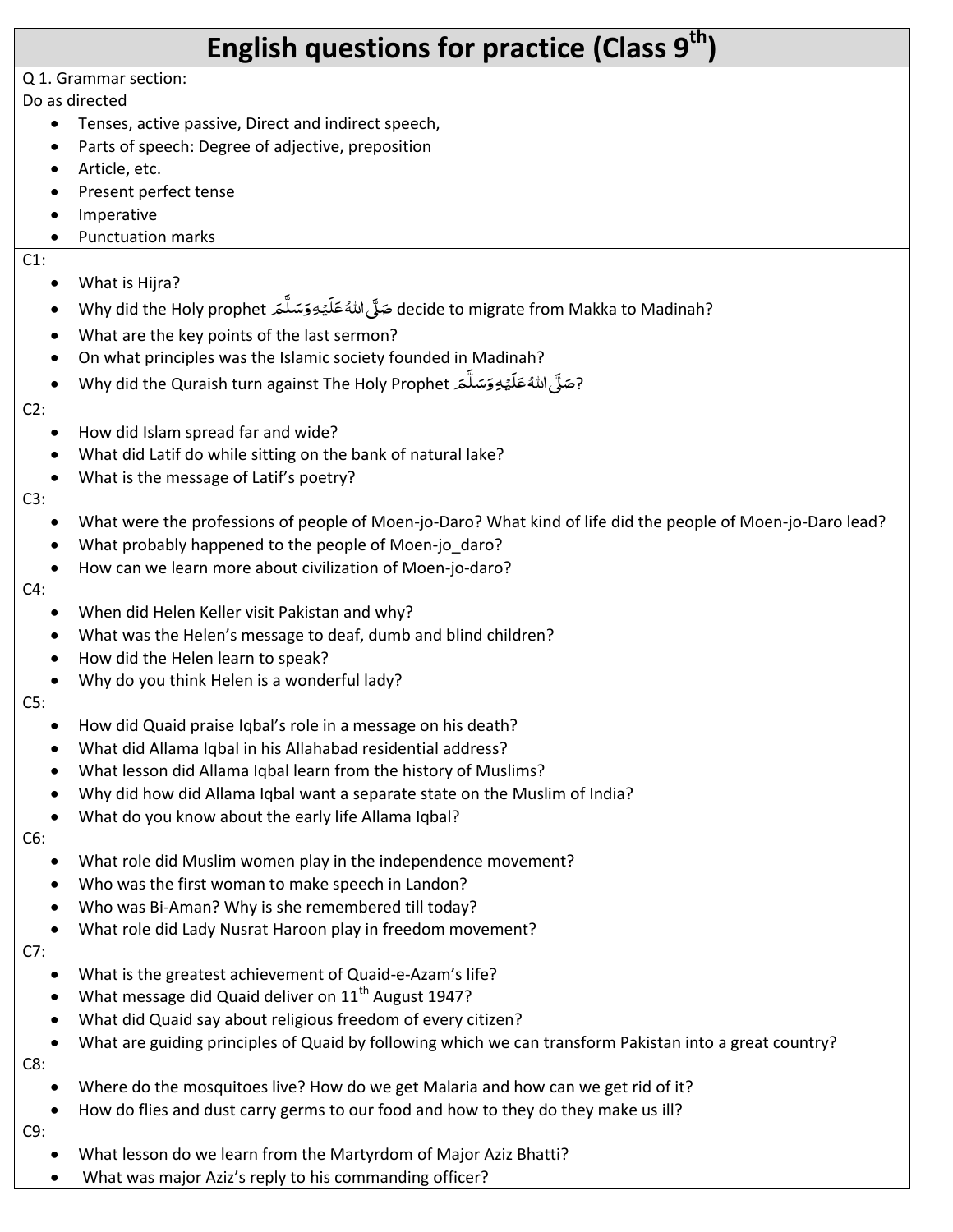- When and where did Aziz Bhatti fight? Why did he keep himself on an elevated position? C10:
	- What does "Nursing" means? Who was Florence Nightingale?
	- Who was Hazrat Ghifaria? Describe the contribution of Muslims women to nursing?
	- Who was the founder of modern nursing? Where was she trained to be a nurse?

# C11:

- What are the problems of our country? What measures (steps) are being adopted by government to solve these problems?
- How important are our neighbours according to the Holy prophet مَسَلَّ منَّهَ عَلَيْهِ ہ<br>آ ِ<br>ِ ً<br>پ ់<br>ខែ ً<br>آ ً<br>ءَ ہ<br>آ

# C12:

- Who are the important persons in the village? Who are the two workmen needed most in the village?
- What is Otaq? What do villagers do at "Otaq"?

# C13:

- What is the moral of the lesson "The Secret of success"?
- What could have happened to the king if he had returned earlier from the saint's hut?
- What were three questions troubled the king? How did saint answer the three questions?
- Why did bearded man want to kill the king?

#### C14:

- What is barrage?
- How many canals does Guddu Barrage have? And how much area of Sindh is irrigated by it?
- Where is Guddu barrage built? When was it put into operation?
- What are the benefits of Guddu Barrage?

# Poem: 1

- How does the poetess compare Neem tree to man? And why doe s the poetess say that the "Neem Tree" is unafraid?
- What according to the poetess is the highest aim of life?
- What does neem tree look like?
- Who wrote the poem Neem tree? Write few lines about it?
- Write central idea of poem?

# Poem: 2

- Where did the poet see the host of daffodils? And what did poet feel while looking at the daffodils? Or what wealth did the scene bring to the poet?
- What does the poet see when he lies on his coach?
- What resemblance does the poet find between stars and daffodils?

# Poem 3:

- Why does the poet call the children the living poem?
- What would happened if there were no children? And with what does the poet compare the children?
- How can the birds and sun shine be in the hearts of children?
- How are the children different from the poet?

# Poem 4:

- Why did the horse think it strange to stop by woods?
- Why the poet cannot stay to enjoy the beauty of the woods?
- Describe the scene in your words? What are the harness bells? Why does horse shake his bells?

# Poem 5:

- Why is the street called fiery?
- Why do the gutter roar?
- With what does the poet compare rain? And why?

# Poem 6:

- Who was the happier of the two, the miller or the king? Why was the Miller thankful to the river Dee?
- Why did the king Hal envy the miller?
- "I thank the river Dee" who is the speaker of these words? Why is the he thankful to the river dee?